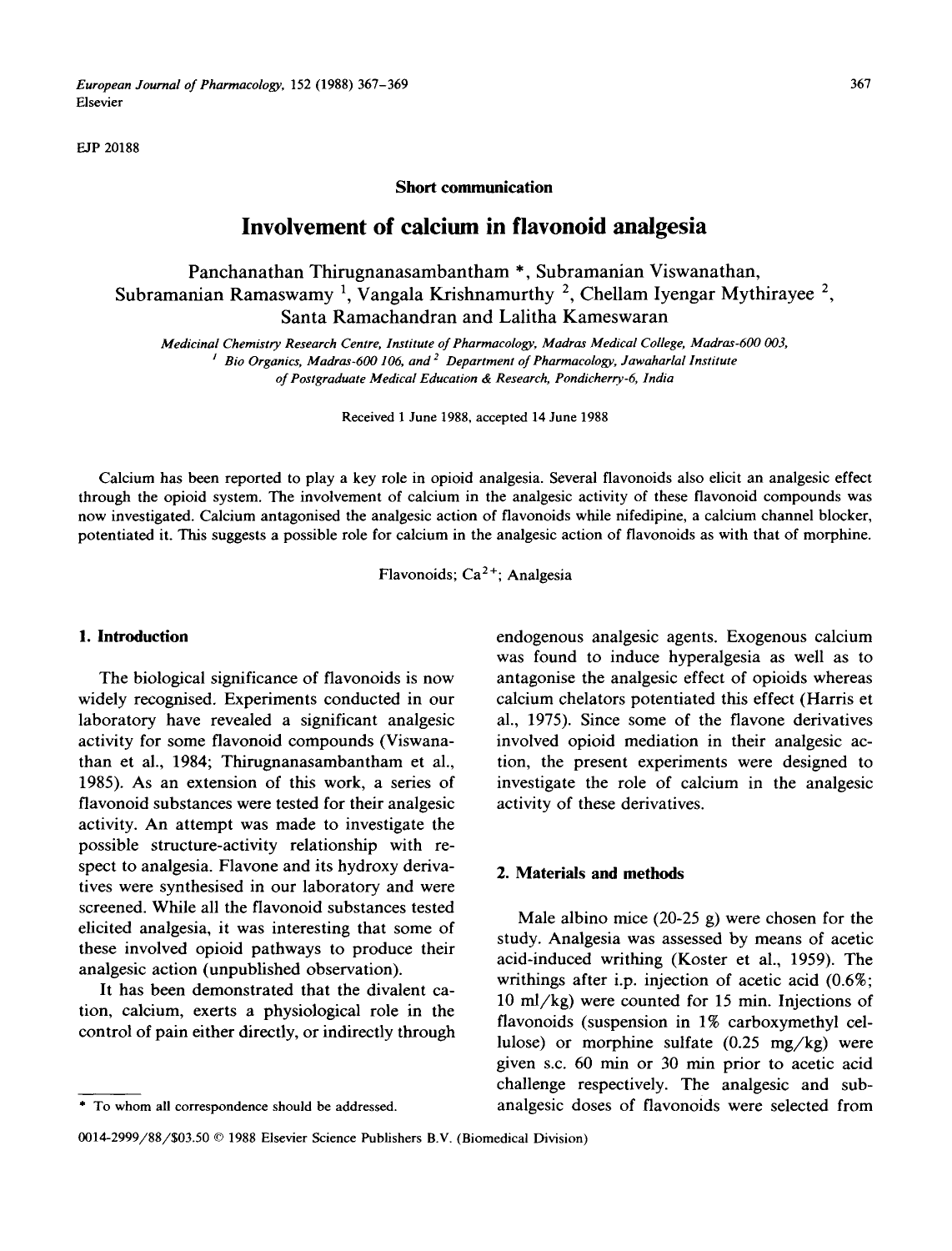our earlier experiments on analgesia. Some of the animals received calcium  $(1.72 \text{ mEq/kg} i.v.)$  or nifedipine (40  $\mu$ g/kg i.v.) 10 min prior to the acetic acid challenge and analgesia was assessed as described above. The effect of calcium or nifedipine themselves on acetic acid writhing was studied in separate groups of mice.

#### *2.1. Drugs and chemicals*

Flavone (Org. Syntheses, 1952, 32, 72; the 5-hydroxy- (Looker et al., 1964), 7-hydroxy- (Baker, 1933), 2'-hydroxy (Baker and Besly, 1940), 5,7-dihydroxy- (Rama Rao et al., 1964) and 7,8-dihydroxy- (Baker, 1933) flavones synthesised in our laboratory; morphine sulfate (Government Opium Alkaloids Works, Ghazipur) and acetic acid (BDH). The results were analysed with Dunnett's test.

#### **3. Results**

Morphine and flavone and its hydroxy derivatives produced a significant reduction in the number of writhings (table 1). Calcium or nifedipine had no effect on acetic acid-induced writhing. Neither morphine nor flavone and its derivatives

#### TABLE 1

Effect of calcium on flavonoid and morphine analgesia. Acetic acid was administered 60 min after the flavonoid or 30 min after morphine. Calcium was administered 10 min prior to acetic acid challenge. Each value represents the mean number of writhings  $\pm$  S.E.M. from a minimum of six observations.

| First treatment<br>(mg/kg s.c.) | Second treatment            |                                        |
|---------------------------------|-----------------------------|----------------------------------------|
|                                 | Saline                      | Calcium<br>$(1.7 \text{ mEq/kg} i.v.)$ |
| Vehicle                         | $31.3 + 2.5$                | $30.5 + 2.0$                           |
| Morphine (0.25)                 | $15.5 + 0.3b$               | $23.8 \pm 1.0$ <sup>a</sup>            |
| Flavone (60)                    | $15.5 + 1.6^{b}$            | $21.6 + 1.6$ <sup>a</sup>              |
| 5-Hydroxyflavone (40)           | $14.2 \pm 1.7$ <sup>b</sup> | $24.6 \pm 1.8$ <sup>a</sup>            |
| 7-Hydroxyflavone (125)          | $16.3 + 2.6^{b}$            | $26.1 \pm 1.1$ <sup>a</sup>            |
| 2'-Hydroxyflavone (100)         | $13.6 + 1.8^{b}$            | $21.3 \pm 1.9$ <sup>a</sup>            |
| 5,7-Dihydroxyflavone (40)       | $14.8 + 1.9b$               | $26.7 \pm 1.1$ <sup>a</sup>            |
| 7,8-Dihydroxyflavone (200)      | $17.3 + 0.8^{b}$            | $24.2 \pm 2.6$ <sup>a</sup>            |

<sup>a</sup>  $P < 0.05$  as compared with saline treatment. <sup>b</sup>  $P < 0.05$  as compared with vehicle treatment.

#### TABLE 2

Effect of nifedipine on flavonoid and morphine analgesia. Acetic acid was injected 60 min after the flavonoid or 30 min after morphine. Nifedipine was administered 10 min prior to acetic acid challenge. Each value represents the mean number of writhings  $\pm$  S.E.M. from a minimum of six observations.

| First treatment<br>(mg/kg s.c.) | Second treatment |                                    |
|---------------------------------|------------------|------------------------------------|
|                                 | Saline           | Nifedipine<br>$(40 \mu g/kg i.v.)$ |
| Vehicle                         | $32.0 \pm 1.1$   | $31.1 + 2.3$                       |
| Morphine $(0.05)$               | $24.5 + 1.2$     | $14.8 + 1.5$ <sup>a</sup>          |
| Flavone (5)                     | $28.3 + 2.0$     | $19.1 + 1.2$ <sup>a</sup>          |
| 5-Hydroxy flavone (5)           | $26.5 + 1.1$     | $17.3 + 1.7$ <sup>a</sup>          |
| 7-Hydroxy flavone (10)          | $28.4 + 1.5$     | $18.0 \pm 2.1$ <sup>a</sup>        |
| 2'-Hydroxy flavone (10)         | $27.8 \pm 2.1$   | $19.8 \pm 1.8^{\circ}$             |
| 5,7-Dihydroxy flavone (5)       | $26.5 + 0.8$     | $17.0 + 1.2$ <sup>a</sup>          |
| 7,8-Dihydroxy flavone (50)      | $29.3 + 1.3$     | $18.5 + 1.5$ <sup>a</sup>          |

 $A<sub>p</sub>$  P < 0.05 as compared with saline treatment.

could produce any inhibitory effect on writhing in calcium-treated animals. Sub-analgesic doses of morphine, flavone or its hydroxy derivatives produced no significant inhibition of writhing. A significant reduction in the number of writhings was observed when nifedipine was combined with the same doses of the above drugs (table 2).

## **4. Discussion**

Morphine, flavone and its hydroxy derivatives exhibited, as observed in earlier studies, a significant analgesic effect as evidenced by a reduced number of writhings. The present data showed clearly that exogenous calcium antagonises the analgesic action of morphine as well as that of flavone and its derivatives, while nifedipine potentiates the analgesic response of the above compounds.

This observation suggests that calcium plays a role in the analgesic action of flavonoids, possibly similar to its role in morphine analgesia. This observation is in agreement with the earlier report describing a similar role for calcium in gossypininduced analgesia, which is mediated through the opioid system (Viswanathan et al., 1984; 1985). It can be proposed, based on previous findings and on the present results, that the analgesic effect of